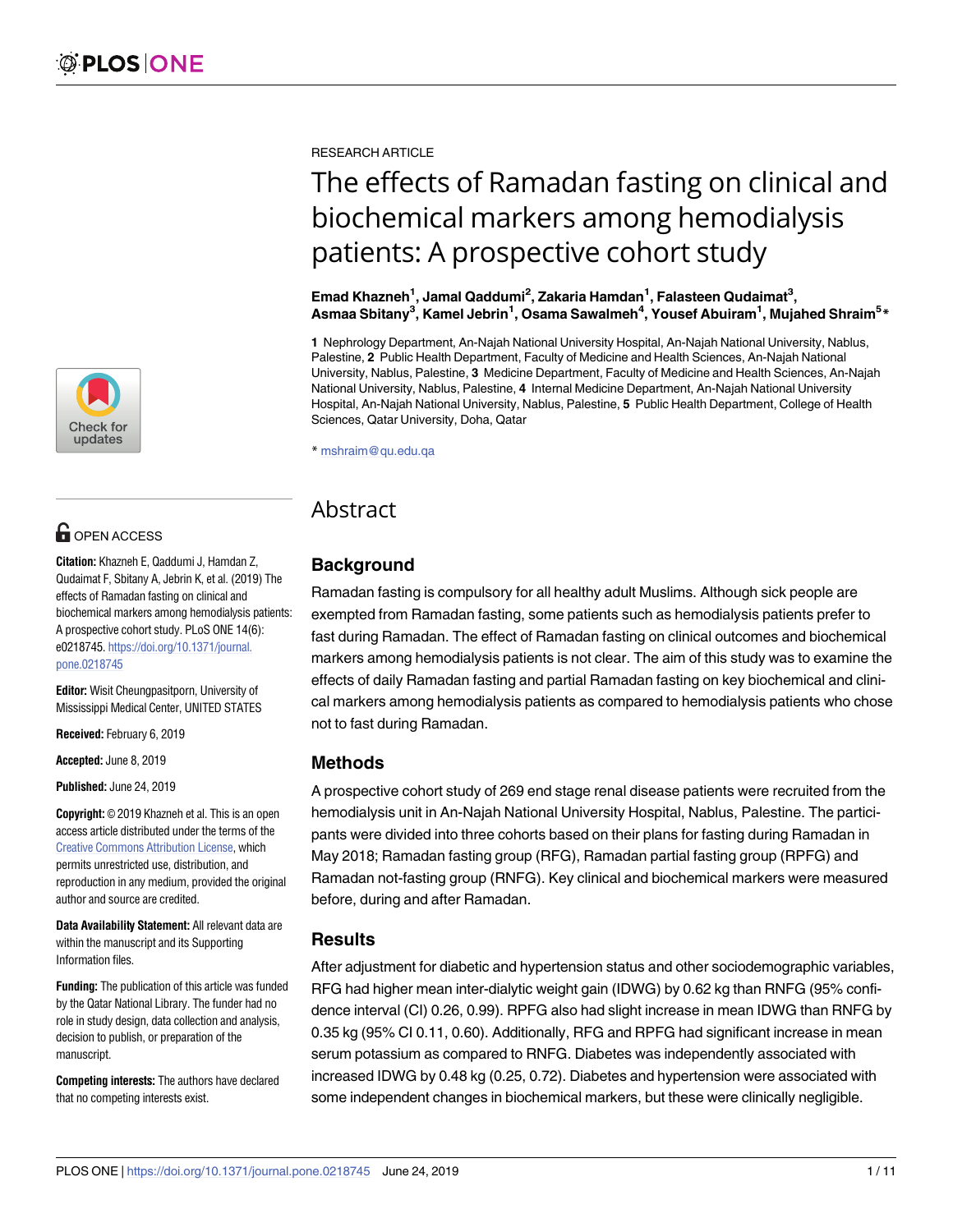#### <span id="page-1-0"></span>**Conclusion**

Our findings suggest that Ramadan fasting (fully or partially) is tolerable by hemodialysis patients and is not associated with important clinical complications. However, these patients should be made aware of the potential risk of fluid overload and hyperkalemia, if they decide to fast during Ramadan. Thus, they should be closely monitored and instructed to adhere to their dietary and fluid intake allowances. Further prospective cohort studies with comprehensive dietary measures and information on adverse clinical outcomes may provide more evidence about the tolerability and safety of Ramadan fasting by hemodialysis patients.

# **Introduction**

Ramadan is the ninth month of the Islamic lunar calendar during which all healthy adult Muslims are required to abstain from eating any food and drinks from dawn to sunset, with special exceptions for those severely ill, menstruating females, pre-pubertal children and travelers [\[1–3](#page-9-0)]. The effect of Ramadan fasting on physiological and biomedical markers among healthy individuals has been widely studied. Research evidence suggests that Ramadan fasting is tolerable and safe for healthy adults [[3–9\]](#page-9-0). Ramadan fasting was found to be associated with beneficial effect on the lipids profile, fasting blood glucose, and body weight among healthy subjects  $[10-13]$ . Other studies reported that Ramadan fasting is not associated with significant adverse effects on function of different body systems [[14](#page-9-0), [15](#page-9-0)]. Despite the fact that Islam permits sick people and those with significant health problems not to fast [\[11](#page-9-0)], many patients still prefer to fast during Ramadan. Several studies have examined the effect of Ramadan fasting on physiological and biomedical markers in patients with kidney diseases. Ramadan fasting was not associated with significant adverse effects in kidney transplant patients after one year of kidney transplantation [\[16](#page-10-0)], or urinary risk factors for calculus formation [[17](#page-10-0)]. However, research findings on the safety of Ramadan fasting by patients with chronic kidney disease (CKD) on maintenance hemodialysis are mixed and controversial  $[18, 19]$  $[18, 19]$  $[18, 19]$  $[18, 19]$ . Some studies have reported that Ramadan fasting was associated with significant changes in clinical and biomedical markers, such as fluid overload and hyperkalemia, but with no significant complications requiring hospitalization [\[3,](#page-9-0) [20](#page-10-0)]. Other studies found no clinically important variations in biomedical markers in hemodialysis patients during Ramadan fasting [[21](#page-10-0), [22](#page-10-0)]. Due to the lack of clear evidence about the safety of Ramadan fasting by CDK and hemodialysis patients, the International Diabetes Federation and Ramadan International Alliance consider these patients to be at very high risk, and are, therefore, exempted from Ramadan fasting. Despite this, the literature suggests that significant proportions of hemodialysis patients still decide to fast during Ramadan. For example, one large multicenter study in Egypt reported that out of 2055 hemodialysis patients 18.5% and 28.4% chose to fast daily or partially during Ramadan in 2016, respectively [[23\]](#page-10-0). The aim of this prospective cohort study was to examine effects of daily Ramadan fasting and partial Ramadan fasting on key biochemical and clinical markers among hemodialysis patients as compared to hemodialysis patients who chose not to fast during Ramadan. We hypothesize that Ramadan fasting is tolerable by hemodialysis patients and is not associated with significant changes in biochemical markers.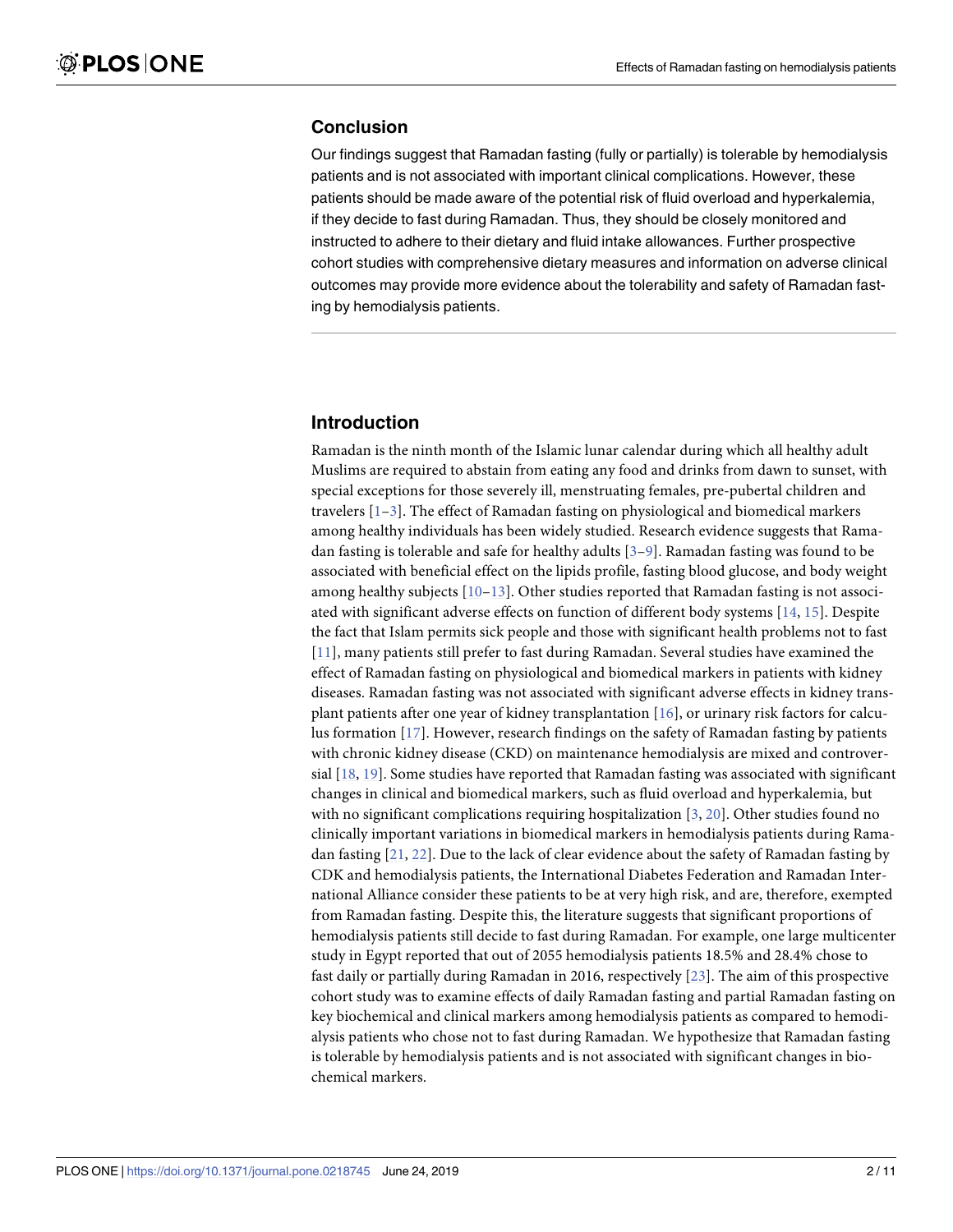#### **Materials and methods**

#### **Study design, setting, and population**

This prospective cohort study was conducted between April and July 2018 at the Dialysis Center of An-Najah National University Hospital, Nablus, Palestine. This hemodialysis unit is the largest dialysis center in the region with more than 320 patients receiving hemodialysis and peritoneal dialysis therapy. All participants were end-stage renal disease patients aged 18 years or older, who were on regular hemodialysis, three times per week with an average of 4 hours per session. Ramadan fasting days in 2018 occurred between May 16<sup>th</sup>, 2018 and June 14<sup>th</sup>, 2018. The average fasting hours was about 16 hours with an average temperature of 27 degrees Celsius. All participants provided written informed consent for participation in the study. The Institutional Review Board of An-Najah National University approved the study.

In April 2018, we invited patients to participate in the study and asked them about their plans for fasting in Ramadan. Then patients who agreed to participate in the study were grouped into three cohorts. The first cohort included those who planned to fast daily during Ramadan (Ramadan Fasting Group (RFG)). The second cohort included those who decided to fast daily during Ramadan excluding hemodialysis days (Ramadan partially fasting group (RPFG)). The third cohort included patients who decided not to fast during Ramadan and continued their dietary habits as usual (Ramadan non-fasting group (RNFG)). The patients were informed to continue their own medications and dietary habits/restrictions during the period of the study.

#### **Data collection**

Demographic and clinical characteristics were collected from patients and their medical records. These included age, gender, number of years on hemodialysis, diabetic status (yes, no), hypertension status (yes, no), inter-dialytic weight gain (IDWG), and education level (primary education, secondary education, college). The biochemical parameters were: serum levels of potassium, phosphorus, albumin, calcium, sodium, blood urea nitrogen (BUN), creatinine, hemoglobin, platelets and erythrocytes count. The biochemical measurements were collected one month prior to Ramadan fasting. The biochemical measurements were then collected during the second week of Ramadan and two weeks after the end of Ramadan. All biochemical parameters were collected before the start of the hemodialysis session on the three data collection occasions. All blood samples were sent to the laboratory for analysis immediately after collection and were analyzed on the same day.

#### **Statistical analysis**

The biochemical and demographic characteristics of the participants were summarized using the descriptive statistics. Means with standard deviation (SD) were used to summarize continuous variables and frequencies with percentages for categorical variables. We used *t*-test and  $\chi^2$  test to examine for any statistically significant differences between the three cohorts on demographic and clinical characteristics. To account for any within individual variations in outcome measures, repeated measures analyses using linear mixed-models were used to examine for any significant differences between the three cohorts in biochemical parameters before, during and after Ramadan. All outcome variables were normally distributed and no data transformation was needed. Any p-value less than 0.05 is considered to be statistically significant and all analyses were conducted using the SPSS computer software version 23.0 (IBM Corp).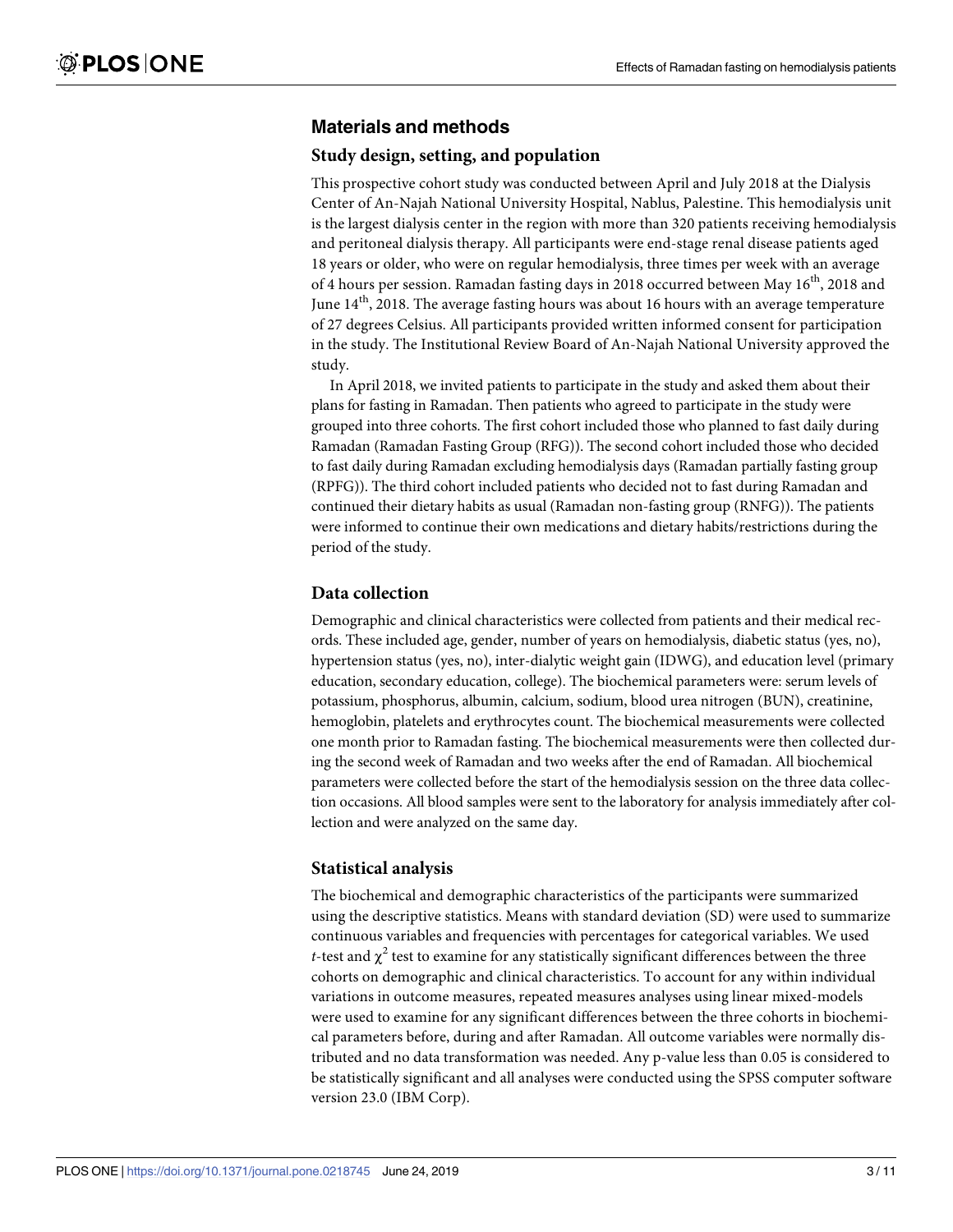# <span id="page-3-0"></span>**Results**

#### **Baseline characteristics of patients**

Two hundred sixty-nine patients were enrolled and all of them completed the study. Thirtyone patients were in the RFG, one-hundred and two patients were in the RPFG, and the remaining one-hundred and thirty-six patients were in the RNFG. All patients completed the study without any changes to their original Ramadan fasting group choice. The mean age of participants was 57.5 years (SD = 13.6) and 151 patients (56.1%) were males. About 45.7%  $(n = 123)$  and 41.3%  $(n = 111)$  had diabetes and hypertension, respectively. The mean duration on hemodialysis was 3.2 years ( $SD = 3.7$ ). The baseline demographic and clinical characteristics of patients by Ramadan fasting group are summarized in Table 1. There were no significant differences between Ramadan fasting groups according to age, gender, duration on hemodialysis, and hypertension status. However, there were statistically significant differences between groups according to diabetic status and education level. RNFG had a higher proportion of diabetic patients (58.1%) than RFG (38.7%) and RPFG (31.6%). RFG and RPFG had slightly higher education level than RNFG.

#### **Effect of Ramadan fasting on biochemical parameters**

After adjustment for diabetes and hypertension status and other statistically significant demographic variables, RFG had higher mean IDWG by 0.62 kg than RNFG (95% CI 0.26, 0.99; p 0.001). RPFG had slightly higher mean IDWG by 0.23 kg than RNFG, (95% CI 0.11, 0.60; p 0.005). RPFG had increased serum creatinine by 0.77 mg/dl than RNFG (95% CI 0.30, 124; p 0.001), but no significant difference in serum creatinine was found between RFG and RNFG [\(Table](#page-4-0) 2). RFG had higher mean serum potassium than RNFG by 0.48 mEq/L (0.26, 0.70; p *<*0.001), but there was no significant difference in mean serum potassium between RPFG and RNFG.

#### **Independent effects of diabetes and hypertension on biochemical variables**

Diabetic status was a significant predictor of a number changes in biochemical parameters independent of Ramadan fasting. Diabetic patients had high mean IDWG by 0.48 kg than

| Variable                     | $RFG (n = 31)$ | RPFG $(n = 102)$ | <b>RNFG</b> $(n = 136)$ | P-value |
|------------------------------|----------------|------------------|-------------------------|---------|
| Age                          | 56.9(11.5)     | 55.2(14.1)       | 59.4 (13.4)             | 0.064   |
| Gender                       |                |                  |                         |         |
| Female                       | 10(32.3)       | 42(41.2)         | 66 (48.5)               | 0.202   |
| Male                         | 21(67.7)       | 60(58.8)         | 70(51.5)                |         |
| <b>Education level</b>       |                |                  |                         |         |
| Primary school               | 26(83.9)       | 76 (74.5)        | 123(90.4)               | 0.009   |
| Secondary school             | 3(9.7)         | 23(22.5)         | 11(8.1)                 |         |
| College                      | 2(6.5)         | 3(2.9)           | 2(1.5)                  |         |
| Duration on dialysis (years) | 2.4(2.6)       | 3.7(3.8)         | 3.0(3.8)                | 0.202   |
| Diabetic Mellitus status     |                |                  |                         |         |
| No                           | 19(61.3)       | 70 (68.4)        | 57 (41.9)               | < 0.001 |
| Yes                          | 12(38.7)       | 32(31.6)         | 79(58.1)                |         |
| <b>Hypertension status</b>   |                |                  |                         |         |
| No                           | 18(58.1)       | 63(61.8)         | 77 (56.6)               | 0.725   |
| Yes                          | 13(41.9)       | 39 (38.2)        | 59 (43.4)               |         |

**Table 1. Baseline demographic and biomedical characteristics of hemodialysis patients by Ramadan fasting group.**

Data is either Mean (Standard deviation) or Frequency (%). RFG, Ramadan fasting group; RPFG, Ramadan partial fasting group; RNFG, Ramadan non-fasting group.

<https://doi.org/10.1371/journal.pone.0218745.t001>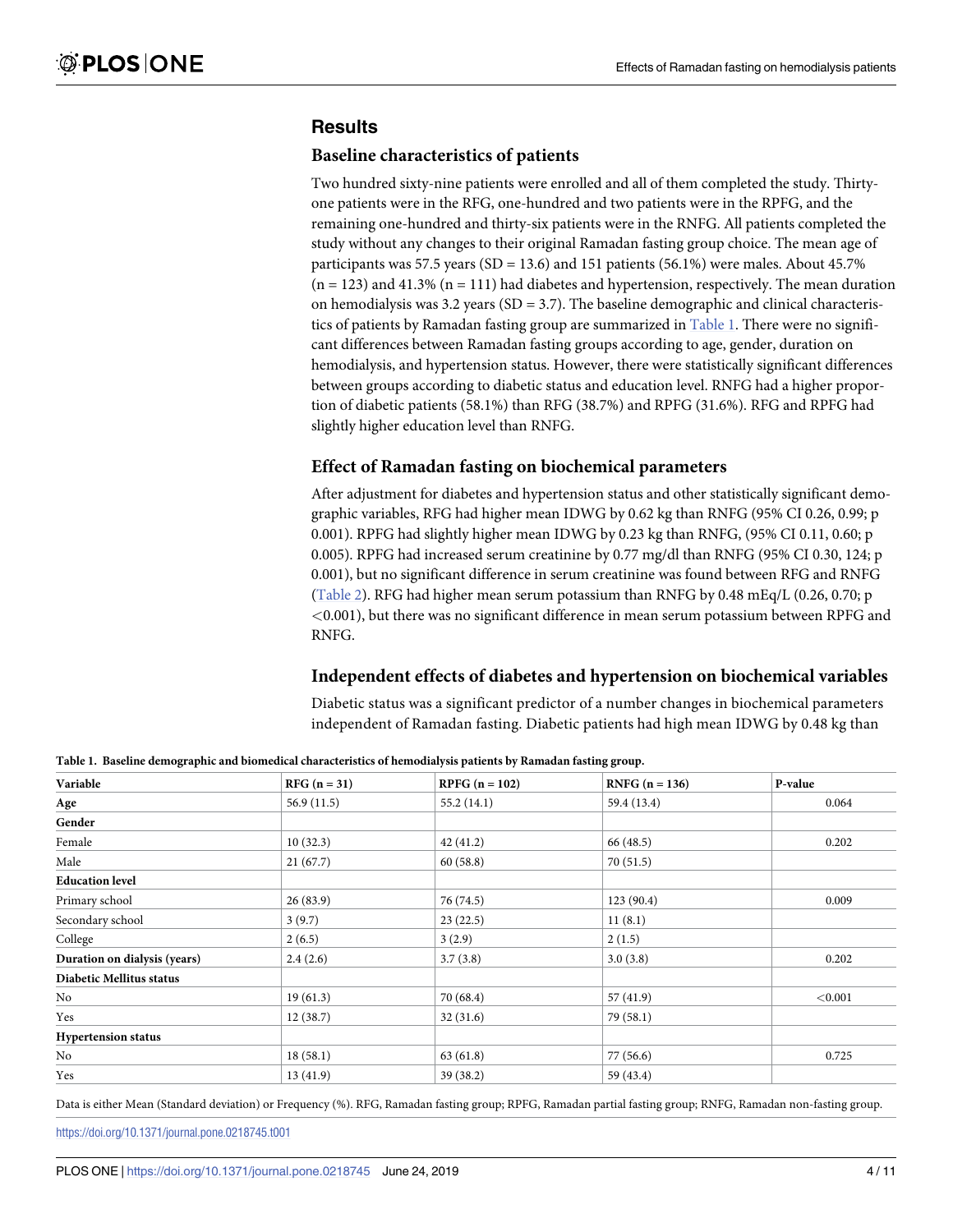| <b>Biochemical variable</b>     | <b>Predictor Variable</b>  | Effect estimate (95% CI) | SE of effect estimate    | <b>Mean</b> (95% CI)     | SE of mean               | P-value    |
|---------------------------------|----------------------------|--------------------------|--------------------------|--------------------------|--------------------------|------------|
| Inter-dialytic weight gain (kg) | Intercept                  | 4.25(3.70, 4.81)         | 0.28                     | $\overline{\phantom{a}}$ |                          | $< .001\,$ |
|                                 | Group                      |                          |                          |                          |                          |            |
|                                 | RFG                        | 0.62(0.26, 0.99)         | 0.19                     | 3.80(3.49, 4.15)         | 0.17                     | 0.001      |
|                                 | <b>RPFG</b>                | 0.35(0.11, 0.60)         | 0.13                     | 3.55 (3.37, 3.74)        | 0.09                     | 0.005      |
|                                 | <b>RNFG</b>                | Ref                      | $\overline{\phantom{a}}$ | 3.20 (3.04, 3.36)        | 0.08                     |            |
|                                 | Diabetic status            |                          |                          |                          |                          |            |
|                                 | No                         | Ref                      |                          | 3.25(3.07, 3.43)         | 0.09                     |            |
|                                 | Yes                        | 0.48(0.25, 0.72)         | 0.12                     | 3.74(3.56, 3.92)         | 0.09                     | < 0.001    |
|                                 | <b>Hypertension status</b> |                          |                          |                          |                          |            |
|                                 | No                         | Ref                      |                          | 3.45 (3.28, 3.62)        | 0.08                     |            |
|                                 | Yes                        | 0.18(0.05, 0.41)         | 0.12                     | 3.63 (3.44, 3.82)        | 0.09                     | 0.123      |
| Albumin g/dl                    | Intercept                  | 4.03(3.83, 4.22)         | 0.10                     |                          | $\overline{\phantom{a}}$ | < 0.001    |
|                                 | Group                      |                          |                          |                          |                          |            |
|                                 | RFG                        | $0.05$ ( $-0.08, 0.18$ ) | 0.06                     | 3.82 (3.70, 3.93)        | 0.06                     | 0.448      |
|                                 | <b>RPFG</b>                | $0.08(-0.01, 0.17)$      | 0.04                     | 3.85(3.79, 3.92)         | 0.03                     | 0.055      |
|                                 | <b>RNFG</b>                | Ref                      | $\overline{\phantom{a}}$ | 3.77(3.71, 3.82)         | 0.03                     |            |
|                                 | Diabetic status            |                          |                          |                          |                          |            |
|                                 | No                         | Ref                      | $\overline{\phantom{a}}$ | 3.87 (3.81, 3.93)        | 0.03                     |            |
|                                 | Yes                        | 0.12(0.04, 0.20)         | 0.04                     | 3.75(3.69, 3.82)         | 0.03                     | 0.004      |
|                                 | <b>Hypertension status</b> |                          |                          |                          |                          |            |
|                                 | No                         | Ref                      |                          | 3.77 (3.71, 3.82)        | 0.03                     |            |
|                                 | Yes                        | 0.09(0.01, 0.17)         | 0.04                     | 3.86 (3.79, 3.92)        | 0.03                     | 0.026      |
| Creatinine mg/dl                | Intercept                  | 10.11 (9.05, 11.18)      | 0.54                     |                          | $\overline{\phantom{a}}$ | < 0.001    |
|                                 | Group                      |                          |                          |                          |                          |            |
|                                 | RFG                        | $0.31 (-0.38, 1.01)$     | 0.35                     | 8.14 (6.99, 9.29)        | 0.58                     | 0.378      |
|                                 | <b>RPFG</b>                | 0.77(0.30, 1.24)         | 0.24                     | 8.55 (7.91, 9.20)        | 0.33                     | 0.001      |
|                                 | <b>RNFG</b>                | Ref                      | $\overline{\phantom{a}}$ | 8.11 (7.55, 8.67)        | 0.28                     |            |
|                                 | Diabetic status            |                          |                          |                          |                          |            |
|                                 | No                         | Ref                      | $\overline{\phantom{a}}$ | 8.39 (7.76, 9.01)        | 0.33                     |            |
|                                 | Yes                        | $-0.52$ $(-0.97, -0.07)$ | 0.23                     | 8.14 (7.50, 8.78)        | 0.32                     | 0.023      |
|                                 | <b>Hypertension status</b> |                          |                          |                          |                          |            |
|                                 | No                         | Ref                      |                          | 3.87(3.81, 3.93)         | 0.03                     |            |
|                                 | Yes                        | 0.72(0.28, 1.16)         | 0.22                     | 3.75(3.69, 3.82)         | 0.03                     | 0.001      |
| Blood urea nitrogen mg/dl       | Intercept                  | 66.42 (59.50, 73.34)     | 3.51                     |                          | $\overline{\phantom{a}}$ | < 0.001    |
|                                 | Group                      |                          |                          |                          |                          |            |
|                                 | RFG                        | $2.09$ ( $-2.36, 6.54$ ) | 2.25                     | 58.51 (54.51, 62.52)     | 2.04                     | 0.355      |
|                                 | <b>RPFG</b>                | $2.36(-0.65, 5.37)$      | 1.53                     | 58.78 (56.49, 61.07)     | 1.16                     | 0.124      |
|                                 | RNFG                       | Ref                      | $\overline{\phantom{a}}$ | 56.42 (54.51, 58.34)     | 0.97                     |            |
|                                 | Diabetic status            |                          |                          |                          |                          |            |
|                                 | Yes                        | Ref                      | $\overline{\phantom{a}}$ | 57.53 (55.46, 59.59)     | 1.05                     | 0.599      |
|                                 | No                         | $0.76$ ( $-3.61$ , 2.09) | 1.45                     | 58.29 (55.95, 60.62)     | 1.19                     |            |
|                                 | <b>Hypertension status</b> |                          |                          |                          |                          |            |
|                                 | No                         | Ref                      | $\overline{\phantom{a}}$ | 55.63 (53.60, 57.65)     | 1.03                     | 0.001      |
|                                 | Yes                        | 4.56 (1.77, 7.34)        | $1.42\,$                 | 60.19 (57.85, 62.52)     | 1.19                     |            |

#### <span id="page-4-0"></span>**[Table](#page-3-0) 2. Adjusted**� **effects of Ramadan fasting on clinical and biochemical parameters.**

(*Continued*)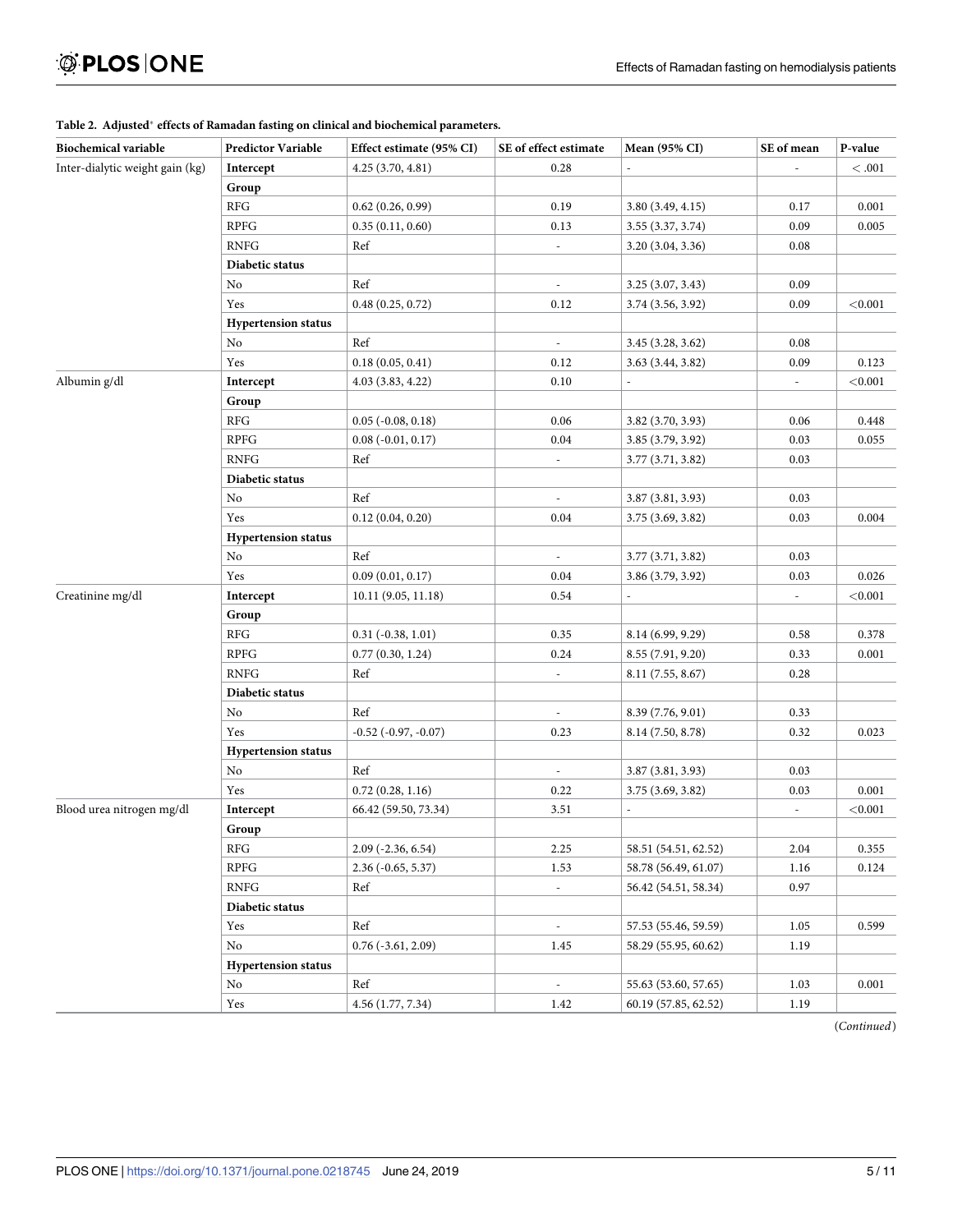#### **Table 2.** (Continued)

| <b>Biochemical variable</b> | <b>Predictor Variable</b>  | Effect estimate (95% CI)    | SE of effect estimate    | Mean (95% CI)            | SE of mean               | P-value |
|-----------------------------|----------------------------|-----------------------------|--------------------------|--------------------------|--------------------------|---------|
| Potassium mEq/l             | Intercept                  | 5.52 (5.18, 5.85)           | 0.17                     |                          |                          | < 0.001 |
|                             | Group                      |                             |                          |                          |                          |         |
|                             | RFG                        | 0.48(0.26, 0.70)            | 0.11                     | 5.38 (5.18, 5.58)        | 0.10                     | < 0.001 |
|                             | <b>RPFG</b>                | $0.12$ ( $-0.03$ , $0.27$ ) | $0.08\,$                 | 5.03 (4.92, 5.14)        | 0.06                     | 0.104   |
|                             | <b>RNFG</b>                | Ref                         |                          | 4.90(4.81, 5.00)         | 0.05                     |         |
|                             | Diabetic status            |                             |                          |                          |                          |         |
|                             | No                         | Ref                         |                          | 5.10 (5.00, 5.20)        | 0.05                     |         |
|                             | Yes                        | $0.01 (-0.14, 0.15)$        | 0.07                     | 5.11 (4.99, 5.22)        | 0.06                     | 0.931   |
|                             | <b>Hypertension status</b> |                             |                          |                          |                          |         |
|                             | No                         | Ref                         | $\overline{\phantom{a}}$ | 4.99 (4.89, 5.09)        | 0.05                     |         |
|                             | Yes                        | 0.24(0.10, 0.38)            | 0.07                     | 5.22(5.11, 5.34)         | 0.06                     | 0.001   |
| Phosphorus mg/dl            | Intercept                  | 5.62 (4.96, 6.28)           | 0.33                     | $\overline{\phantom{a}}$ | $\sim$                   | < 0.001 |
|                             | Group                      |                             |                          |                          |                          |         |
|                             | RFG                        | $0.12$ ( $-0.32$ , $0.55$ ) | 0.22                     | 4.86 (4.47, 5.25)        | 0.20                     | 0.600   |
|                             | <b>RPFG</b>                | $-0.11$ $(-0.40, 0.19)$     | 0.15                     | 4.64(4.41, 4.86)         | 0.11                     | 0.471   |
|                             | <b>RNFG</b>                | Ref                         | $\overline{\phantom{a}}$ | 4.74(4.56, 4.93)         | 0.10                     |         |
|                             | Diabetic status            |                             |                          |                          |                          |         |
|                             | No                         | Ref                         |                          | 4.85(4.65, 5.05)         | 0.10                     |         |
|                             | Yes                        | $-0.20$ $(-0.48, 0.08)$     | 0.14                     | 4.65(4.42, 4.87)         | 0.12                     | 0.154   |
|                             | <b>Hypertension status</b> |                             |                          |                          |                          |         |
|                             | No                         | Ref                         |                          | 4.57 (4.38, 4.77)        | 0.10                     |         |
|                             | Yes                        | 0.35(0.08, 0.62)            | 0.14                     | 4.92(4.69, 5.15)         | 0.12                     | 0.012   |
| Calcium mg/dl               | Intercept                  | 8.33 (7.92, 8.74)           | 0.21                     |                          | $\overline{\phantom{a}}$ | < 0.001 |
|                             | Group                      |                             |                          |                          |                          |         |
|                             | RFG                        | $0.22$ ( $-0.05, 0.49$ )    | 0.14                     | 9.13 (8.88, 9.37)        | 0.12                     | 0.103   |
|                             | <b>RPFG</b>                | $0.01 (-0.17, 0.19)$        | 0.09                     | 8.91 (8.77, 9.05)        | 0.07                     | 0.914   |
|                             | <b>RNFG</b>                | Ref                         | $\overline{\phantom{a}}$ | 8.90 (8.79, 9.02)        | 0.06                     |         |
|                             | Diabetic status            |                             |                          |                          |                          |         |
|                             | No                         | Ref                         |                          | 9.03 (8.91, 9.15)        | 0.06                     |         |
|                             | Yes                        | $-0.09$ $(-0.27, 0.07)$     | 0.09                     | 8.93 (8.79, 9.07)        | 0.07                     | 0.263   |
|                             | <b>Hypertension status</b> |                             |                          |                          |                          |         |
|                             | No                         | Ref                         | $\overline{\phantom{a}}$ | 8.92 (8.79, 9.04)        | 0.06                     |         |
|                             | Yes                        | $0.13$ ( $-0.04$ , $0.30$ ) | 0.09                     | 9.04 (8.90, 9.19)        | 0.07                     | 0.137   |
| Sodium mEq/l                | Intercept                  | 133.94 (132.09, 135.79)     | 0.93                     | $\frac{1}{2}$            | $\overline{\phantom{a}}$ | < 0.001 |
|                             | Group                      |                             |                          |                          |                          |         |
|                             | RFG                        | $-0.72$ $(-1.92, 0.50)$     | 0.61                     | 136.27 (135.18, 137.36)  | 0.55                     | 0.247   |
|                             | <b>RPFG</b>                | $-0.48$ $(-1.30, 0.34)$     | 0.42                     | 136.50 (135.88, 137.13)  | 0.32                     | 0.252   |
|                             | <b>RNFG</b>                | Ref                         | $\overline{\phantom{a}}$ | 136.98 (136,46, 137.51)  | 0.27                     |         |
|                             | Diabetic status            |                             |                          |                          |                          |         |
|                             | No                         | Ref                         | $\overline{\phantom{a}}$ | 137.73 (138.17, 138.29)  | 0.29                     |         |
|                             | Yes                        | $-2.29$ $(-3.08, -1.51)$    | 0.40                     | 135.44 (134.80, 136.08)  | 0.32                     | < 0.001 |
|                             | <b>Hypertension status</b> |                             |                          |                          |                          |         |
|                             | No                         | Ref                         |                          | 136.50 (135.95, 137.05)  | 0.28                     |         |
|                             | Yes                        | $0.18(-0.34, 1.30)$         | 0.42                     | 136.67 (136.04, 137.31)  | 0.32                     | 0.252   |

(*Continued*)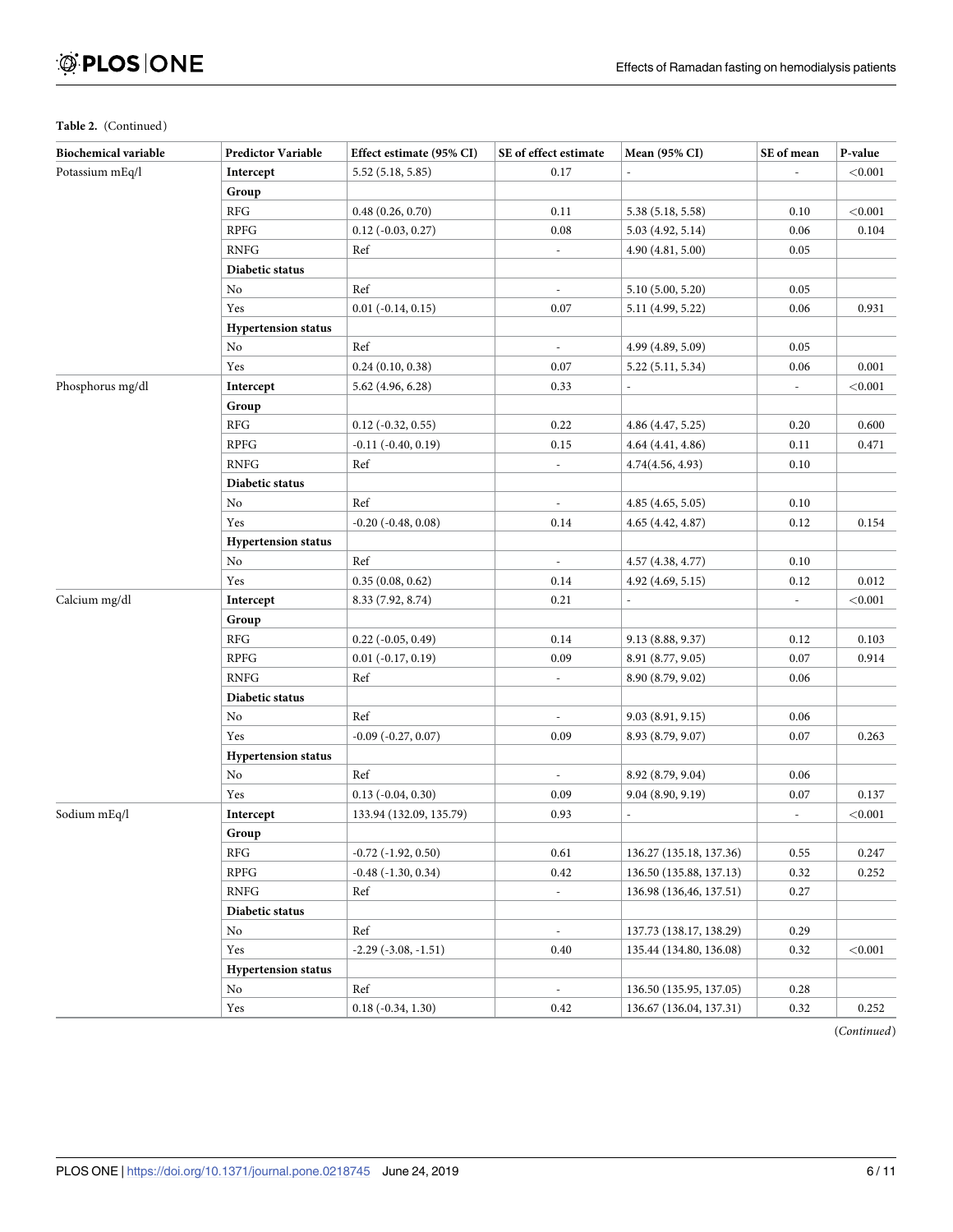#### **Table 2.** (Continued)

| <b>Biochemical variable</b> | <b>Predictor Variable</b>  | Effect estimate (95% CI)        | SE of effect estimate    | Mean (95% CI)           | SE of mean               | P-value |
|-----------------------------|----------------------------|---------------------------------|--------------------------|-------------------------|--------------------------|---------|
| Hemoglobin g/dl             | Intercept                  | 10.86 (10.51, 11.21)            | 0.18                     |                         | $\overline{\phantom{a}}$ | < 0.001 |
|                             | Group                      |                                 |                          |                         |                          |         |
|                             | <b>RFG</b>                 | $0.45$ ( $-0.02$ , $0.92$ )     | 0.24                     | 11.27 (10.84, 11.69)    | 0.22                     | 0.061   |
|                             | <b>RPFG</b>                | $0.20$ ( $-0.12$ , $0.52$ )     | 0.16                     | 11.02 (10.77, 11.26)    | 0.12                     | 0.217   |
|                             | <b>RNFG</b>                | Ref                             | $\overline{\phantom{a}}$ | 10.82 (10.61, 11.02)    | 0.10                     |         |
|                             | Diabetic status            |                                 |                          |                         |                          |         |
|                             | No                         | Ref                             | $\overline{\phantom{a}}$ | 10.85 (10.64, 11.07)    | 0.11                     |         |
|                             | Yes                        | 0.36(0.06, 0.66)                | 0.15                     | 11.21 (10.96, 11.46)    | 0.13                     | 0.019   |
|                             | <b>Hypertension status</b> |                                 |                          |                         |                          |         |
|                             | No                         | Ref                             |                          | 11.13 (10.92, 11.35)    | 0.11                     |         |
|                             | Yes                        | $-0.20$ $(-0.50, 0.09)$         | 0.15                     | 10.93 (10.68, 11.18)    | 0.13                     | 0.177   |
| Erythrocyte count 1000/µL   | Intercept                  | 3.78 (3.65, 3.91)               | 0.07                     |                         | $\overline{\phantom{a}}$ | < 0.001 |
|                             | Group                      |                                 |                          |                         |                          |         |
|                             | <b>RFG</b>                 | $<0.01$ ( $-0.17, 0.17$ )       | 0.09                     | 3.70 (3.54, 3.86)       | 0.08                     | 0.987   |
|                             | <b>RPFG</b>                | $-0.04$ $(-0.12, 0.52)$         | 0.06                     | 3.66 (3.57, 3.75)       | 0.05                     | 0.512   |
|                             | <b>RNFG</b>                | Ref                             | $\overline{\phantom{a}}$ | 3.70 (3.62, 3.77)       | 0.04                     |         |
|                             | Diabetic status            |                                 |                          |                         |                          |         |
|                             | No                         | Ref                             |                          | 3.63 (3.55, 3.71)       | 0.04                     |         |
|                             | Yes                        | $0.11 (-0.01, 0.22)$            | 0.06                     | 3.74 (3.65, 3.83)       | 0.05                     | 0.060   |
|                             | <b>Hypertension status</b> |                                 |                          |                         |                          |         |
|                             | No                         | Ref                             | $\overline{\phantom{a}}$ | 3.66 (3.58, 3.74)       | 0.04                     |         |
|                             | Yes                        | $0.04$ ( $-0.07, 0.15$ )        | 0.06                     | 3.70(3.61, 3.80)        | 0.05                     | 0.477   |
| Platelets 1000/µL           | Intercept                  | 202.78 (186.49, 219.08)         | 8.28                     |                         |                          | < 0.001 |
|                             | Group                      |                                 |                          |                         |                          |         |
|                             | <b>RFG</b>                 | 1.64 (-21.71, 24.99)            | 11.86                    | 205.40 (184.34, 226.36) | 10.70                    | 0.890   |
|                             | <b>RPFG</b>                | $-5.65$ $(-21.38, 10.09)$       | 7.99                     | 198.11 (186.11, 210.11) | 6.09                     | 0.480   |
|                             | <b>RNFG</b>                | Ref                             | $\overline{\phantom{a}}$ | 203.76 (193.71, 213.80) | 5.10                     |         |
|                             | Diabetic status            |                                 |                          |                         |                          |         |
|                             | No                         | Ref                             |                          | 194.60 (183.85, 205.35) | 5.46                     |         |
|                             | Yes                        | $-15.65$ ( $-30.35$ , $-0.95$ ) | 7.47                     | 210.25 (198.04, 222.46) | 6.20                     | 0.037   |
|                             | <b>Hypertension status</b> |                                 |                          |                         |                          |         |
|                             | No                         | Ref                             |                          | 203.86 (193.29, 214.43) | 5.37                     |         |
|                             | Yes                        | $-2.87$ ( $-11.55$ , 17.29)     | 7.32                     | 200.99 (188.79, 213.18) | 6.19                     | 0.392   |

RFG, Ramadan fasting group; RPFG, Ramadan partial fasting group; RNFG, Ramadan non-fasting group; SE, Standard Error; CI, Confidence Interval; Ref, Reference category.

� Effect estimates are adjusted for statistically significant predictors of clinical and biochemical parameters, including age, gender, duration on hemodialysis, and education level.

<https://doi.org/10.1371/journal.pone.0218745.t002>

non- diabetic patients (95% CI 0.25, 0.72; p *<*0.001). Diabetic patients had slightly higher mean albumin by 0.12 g/dl than non-diabetic patients (95% CI 0.04, 0.20; p 0.004). Mean serum creatinine was lower in diabetic patients than non-diabetic patients by 0.52 md/dl (95% CI -0.97, -0.07; p 0.023). Additionally, mean sodium was slightly higher in diabetic patients than non- diabetic patients by 2.29 mEq/l (95% CI -3.08, -1.51; p *<*0.001). In addition, mean hemoglobin was slightly higher in patients with diabetes than non-diabetic patients by 0.36 g/dl (95% CI 0.06, 0.66; p 0.019). Also, slight decrease in mean platelets by 15.65 1000/μL among diabetic patients as compared to those without diabetes (95% CI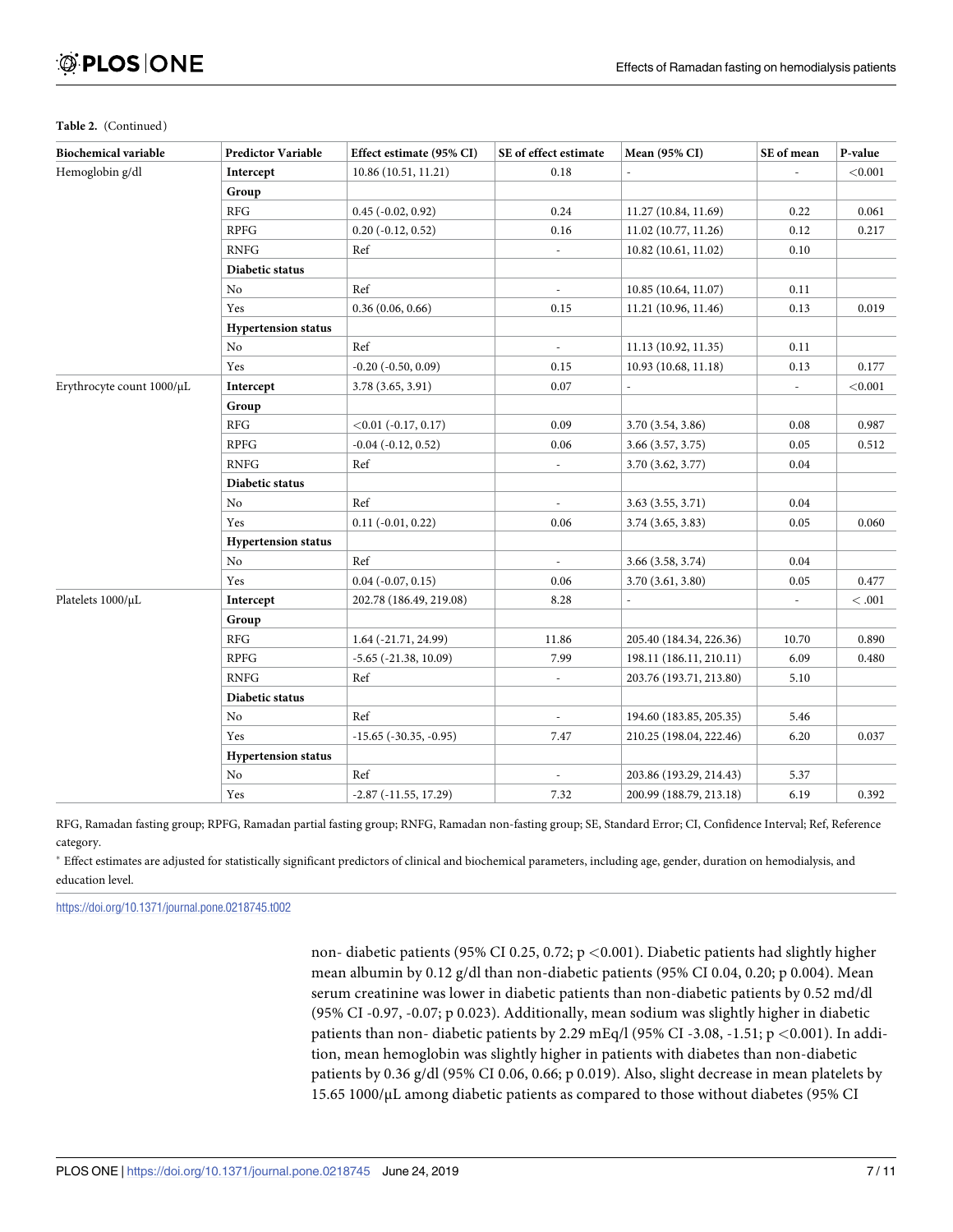<span id="page-7-0"></span>-30.35, -0.095; p 0.037). Similarly, hypertensive patients had slight increase in mean albumin, creatinine, urea, potassium, and phosphorus levels than patients without hypertension ([Table](#page-4-0) 2).

# **Discussion**

The aim of this cohort study was to assess the effects of daily Ramadan fasting and partial Ramadan fasting on key biochemical and clinical markers among hemodialysis patients in comparison to hemodialysis patients who did not fast during Ramadan. After controlling for within person variation, sociodemographic and significant comorbidities (diabetic and hypertension status), we found no clinically significant differences between Ramadan fasting groups in means of the majority of biochemical variables including serum albumin, creatinine, blood urea nitrogen, phosphorus, calcium, sodium, hemoglobin, erythrocytes count, and platelets count. This accord with the findings of prior studies suggesting that, on average, Ramadan fasting by hemodialysis patients is not associated with significant clinical changes in key biochemical parameters [[3](#page-9-0), [21,](#page-10-0) [24\]](#page-10-0). The current study found that RFG and RPFG had slightly higher mean IDWG by 0.6 kg and 0.4 kg than RNFG, respectively. Prior studies have shown mixed findings with respect to the effect of Ramadan fasting on IDWG in hemodialysis patients. One study reported that Ramadan fasting was associated with increase in mean IDWG by 0.6 kg among Saudi hemodialysis patients [[20\]](#page-10-0). Other studies reported that Ramadan fasting was associated with either decrease or no significant difference in IDWG [[3,](#page-9-0) [22,](#page-10-0) [24,](#page-10-0) [25\]](#page-10-0). The underlying mechanisms for our observation of increasing mean IDWG in RFG and RPFG is not clear, as our study did not collect dietary information. However, the increase in IDWG may be explained by increase in fluid intake by patients after breaking their fast and during the night [\[1,](#page-9-0) [20](#page-10-0)]. For example, one study reported that some hemodialysis patients consumed over three liters of water and other beverages from sunset to dawn [\[20](#page-10-0)]. Our finding of increased mean IDWG by 0.5 kg in diabetic patients as compared to patients without diabetes, independent of Ramadan fasting status, may be attributed to oral dryness and higher hemoglobin A1c level [[26](#page-10-0)]. The present study found a significant increase in mean serum potassium in RFG than that of RNFG suggesting that hemodialysis patients fasting daily during Ramadan may be at risk of hyperkalemia. Although, this finding differs from some previous studies  $[3, 21-24]$  $[3, 21-24]$  $[3, 21-24]$  $[3, 21-24]$  $[3, 21-24]$  $[3, 21-24]$ , which showed no significant changes in serum potassium due to Ramadan fasting in hemodialysis patients, it is consistent with the findings of another study from KSA by Al-Khader and colleagues [[20](#page-10-0)]. However, no adverse effects related to hyperkalemia were reported by that study [[20\]](#page-10-0). The reason for increase in serum potassium in RFG in the current study is not clear. However, one potential explanation is increased consumption of Ramadan's festive foods rich in potassium (e.g. dates, apricot, watermelon, sweets, carbonated soft drinks, squash, tea and coffee), which is traditional in Palestine and other middle eastern countries [\[3,](#page-9-0) [10](#page-9-0), [20,](#page-10-0) [24\]](#page-10-0). Another explanation is insulin suppression due to fasting (insuliopenia), causing shift of potassium from the intracellular to the extracellular space [\[27,](#page-10-0) [28](#page-10-0)].

Although the evidence from this study suggests that Ramadan fasting by hemodialysis patients is not associated with clinically significant complications, it highlights that these patients may be at risk of hyperkalemia and fluid overload. Therefore, hemodialysis patients who intend to fast during Ramadan should be made aware of these potential complications. Additionally, these patients should be monitored closely for signs and symptoms of hyperkalemia and fluid overload. They should also be advised to avoid exceeding their daily fluid allowance and limit their intake of food rich in potassium.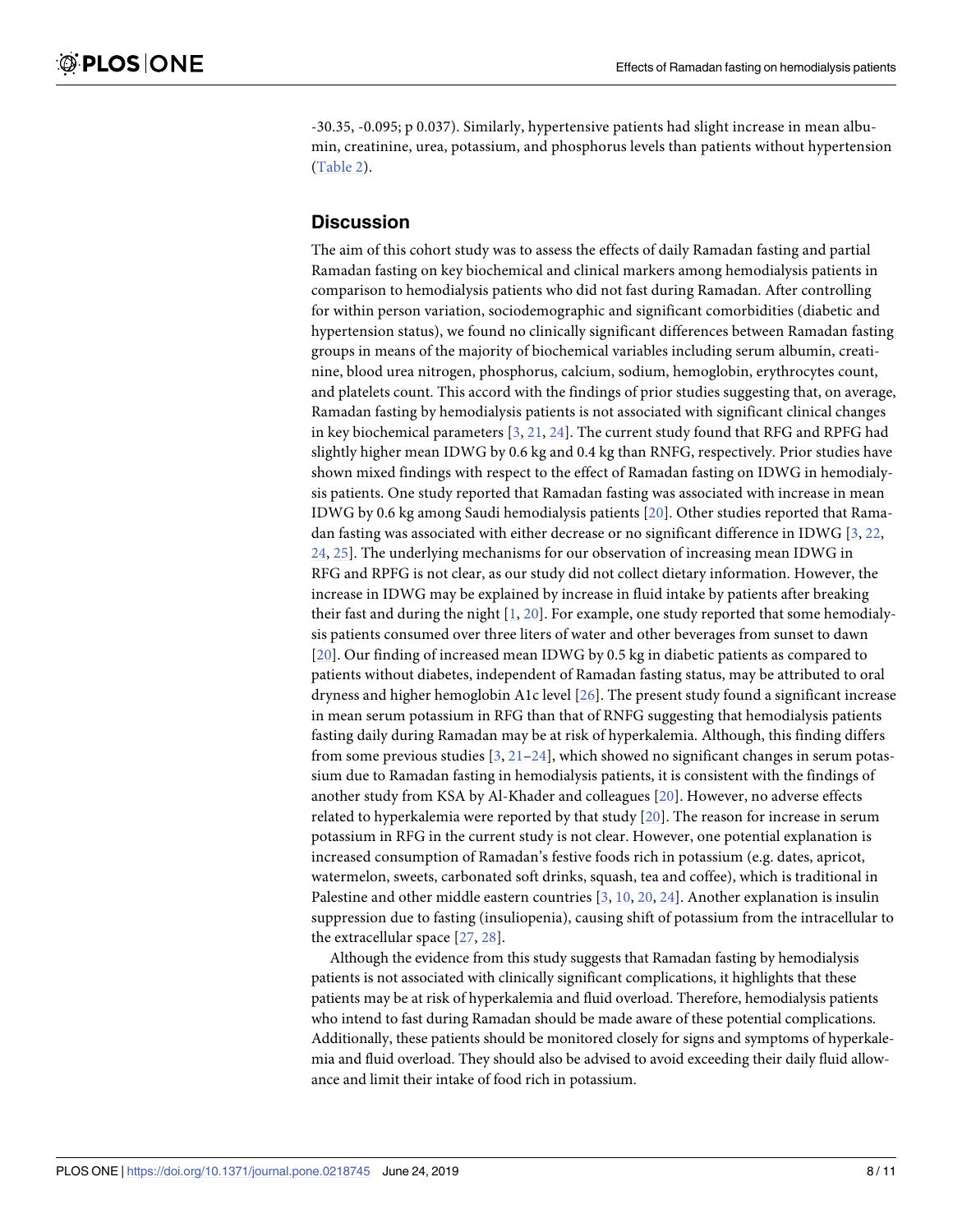#### <span id="page-8-0"></span>**Strengths and limitations**

This study included relatively a large number of patients undergoing hemodialysis at An-Najah National University Hospital. The number of hemodialysis patients in this unit represents about 20% of all hemodialysis patients in the West Bank, Palestine [[29\]](#page-10-0). So, the demographic, clinical, and biochemical characteristics of included hemodialysis patients are likely to be generalizable to hemodialysis population in Palestine. Another important strength of the study is that the effects of Ramadan fasting on biochemical markers was estimated using RFG, RPFG, and RNFG cohorts. This information is useful for hemodialysis patients considering full or partial Ramadan fasting. Another strength is that biochemical markers were measured before, during, and after Ramadan. Additionally, we used repeated measured with mixed models to account for withinperson variation in biochemical markers, and the findings are independent of key demographic and clinical characteristics of hemodialysis patients. In addition, our study was conducted in the summer (May-June, 2018), when the weather is hot and relatively dry in Nablus region, which provides some reassurance about the tolerability of Ramadan fasting by hemodialysis patients at this time of the year. However, this may not generalize to other regions with longer duration of Ramadan fasting and different temperature and humidity conditions. Another important limitation of our study is that we did not measure or account for potential effects of dietary changes during Ramadan or dietary habits more generally on biochemical markers. One more limitation is that our study did not collect information on some adverse events (such as emergency visits or hospital admissions). However, prior studies have shown that occurrence of such adverse events is low among hemodialysis patients fasting during Ramadan [\[3](#page-9-0), [20,](#page-10-0) [21\]](#page-10-0). More research with appropriate dietary measures and information on adverse events among hemodialysis patients fasting during Ramadan is needed to help clinicians provide appropriate and safe recommendations for hemodialysis patients considering full or partial Ramadan fasting.

## **Conclusions**

This study adds further evidence that Ramadan fasting, fully or partially, is tolerable and is not associated with significant clinical complications in hemodialysis patients. However, these patients are at risk of fluid overload and hyperkalemia. Therefore, they should be closely monitored and instructed to adhere to their daily fluid allowance and limit their consumption of food rich in potassium. Further prospective cohort studies with dietary and adverse events measures may provide clearer evidence about the tolerability and safety of full or partial Ramadan fasting by hemodialysis patients.

## **Supporting information**

**S1 [File.](http://www.plosone.org/article/fetchSingleRepresentation.action?uri=info:doi/10.1371/journal.pone.0218745.s001) All data underlying the findings.** (XLSX)

#### **Acknowledgments**

We thank the participating patients and the nursing staff in the hemodialysis unit at An-Najah National University Hospital for making the study possible. The authors would like to thank Ms. Eman Abusalameh for her valuable linguistic comments.

#### **Author Contributions**

**Conceptualization:** Emad Khazneh, Jamal Qaddumi, Zakaria Hamdan, Asmaa Sbitany, Kamel Jebrin, Osama Sawalmeh, Mujahed Shraim.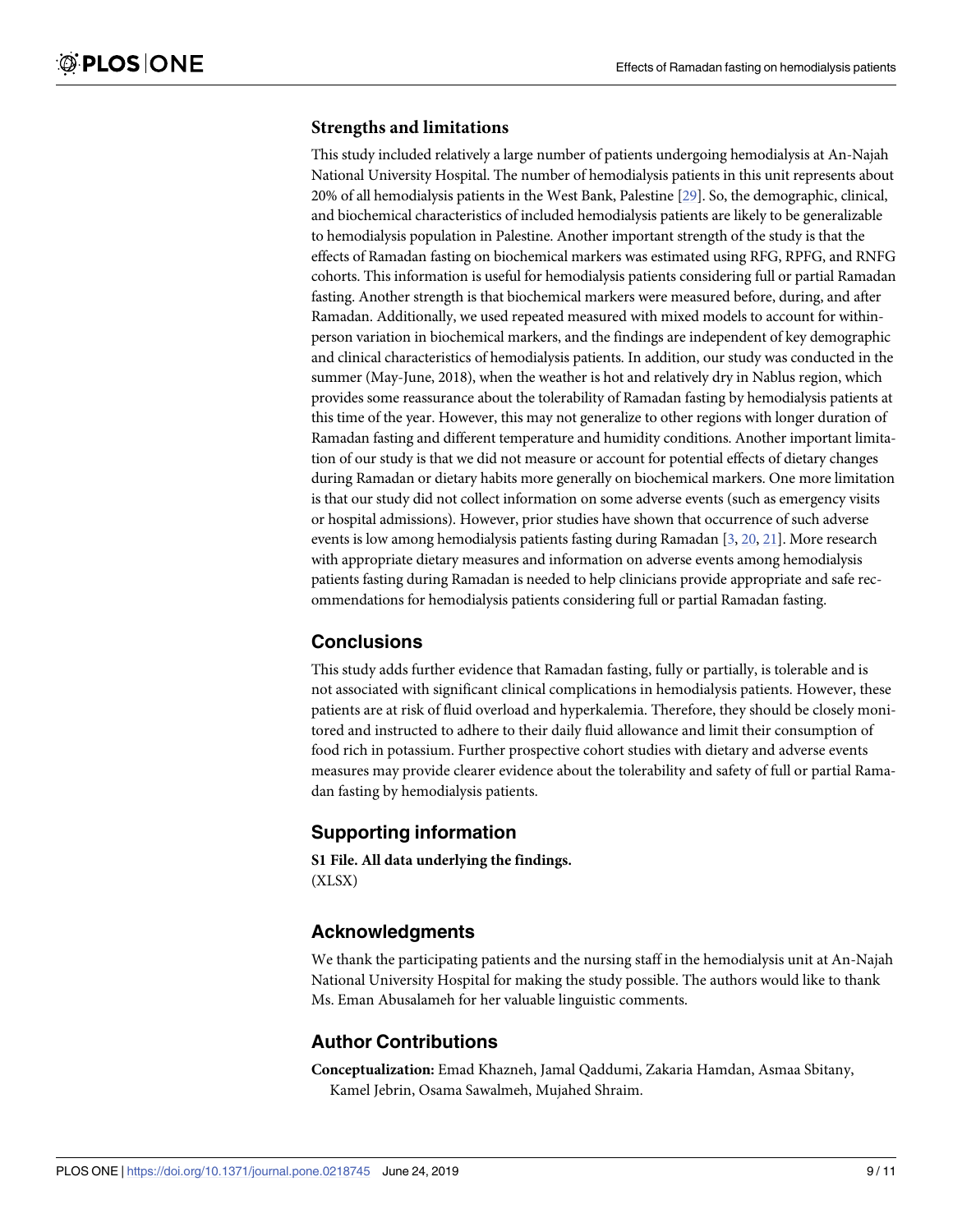<span id="page-9-0"></span>**Data curation:** Emad Khazneh, Zakaria Hamdan, Falasteen Qudaimat, Asmaa Sbitany, Osama Sawalmeh, Yousef Abuiram.

**Formal analysis:** Jamal Qaddumi, Asmaa Sbitany, Osama Sawalmeh, Mujahed Shraim.

- **Investigation:** Osama Sawalmeh.
- **Methodology:** Emad Khazneh, Jamal Qaddumi, Falasteen Qudaimat, Asmaa Sbitany, Kamel Jebrin, Osama Sawalmeh, Mujahed Shraim.
- **Software:** Mujahed Shraim.
- **Supervision:** Emad Khazneh, Jamal Qaddumi, Zakaria Hamdan, Kamel Jebrin.
- **Validation:** Jamal Qaddumi, Yousef Abuiram.
- **Writing – original draft:** Emad Khazneh, Jamal Qaddumi, Falasteen Qudaimat, Asmaa Sbitany, Kamel Jebrin, Osama Sawalmeh, Mujahed Shraim.
- **Writing – review & editing:** Emad Khazneh, Jamal Qaddumi, Zakaria Hamdan, Falasteen Qudaimat, Asmaa Sbitany, Kamel Jebrin, Osama Sawalmeh, Yousef Abuiram, Mujahed Shraim.

#### **References**

- **[1](#page-1-0).** Rashed AH. The fast of Ramadan. BMJ. 1992; 304(6826):521–2. [https://doi.org/10.1136/bmj.304.](https://doi.org/10.1136/bmj.304.6826.521) [6826.521](https://doi.org/10.1136/bmj.304.6826.521) PMID: [1559053](http://www.ncbi.nlm.nih.gov/pubmed/1559053).
- **2.** The Qur'an. Chapter 2, verses 183–185.
- **[3](#page-1-0).** Al Wakeel JS. Kidney function and metabolic profile of chronic kidney disease and hemodialysis patients during Ramadan fasting. Iran J Kidney Dis. 2014; 8(4):321-8. PMID: [25001139](http://www.ncbi.nlm.nih.gov/pubmed/25001139).
- **4.** Cheah SH, Ch'ng SL, Husain R, Duncan MT. Effects of fasting during Ramadan on urinary excretion in Malaysian Muslims. Br J Nutr. 1990; 63(2):329–37. PMID: [2334668](http://www.ncbi.nlm.nih.gov/pubmed/2334668).
- **5.** Sliman NA, Khatib FA. Effect of fasting Ramadan on body weight and some blood constituents of healthy Muslims. Nutrition reports international. 1998; 38(6):1299–306.
- **6.** Nomani MZ, Hallak MH, Nomani S, Siddiqui IP. Changes in blood urea and glucose and their association with energy-containing nutrients in men on hypocaloric diets during Ramadan fasting. Am J Clin Nutr. 1989; 49(6):1141–5. <https://doi.org/10.1093/ajcn/49.6.1141> PMID: [2729153](http://www.ncbi.nlm.nih.gov/pubmed/2729153).
- **7.** Kordy MT, Abdel Gader AG. The effect of fasting in Ramadan on hemostatic variables. Ann Saudi Med. 1991; 11(1):23–7. <https://doi.org/10.5144/0256-4947.1991.23> PMID: [17588049.](http://www.ncbi.nlm.nih.gov/pubmed/17588049)
- **8.** Laajam MA. Ramadan fasting and non-insulin-dependent diabetes: effect on metabolic control. East Afr Med J. 1990; 67(10):732–6. PMID: [2282897.](http://www.ncbi.nlm.nih.gov/pubmed/2282897)
- **[9](#page-1-0).** Prentice AM, Prentice A, Lamb WH, Lunn PG, Austin S. Metabolic consequences of fasting during Ramadan in pregnant and lactating women. Hum Nutr Clin Nutr. 1983; 37(4):283–94. PMID: [6643131.](http://www.ncbi.nlm.nih.gov/pubmed/6643131)
- **[10](#page-1-0).** Azizi F. Islamic fasting and health. Ann Nutr Metab. 2010; 56(4):273–82. Epub 2010/04/24. [https://doi.](https://doi.org/10.1159/000295848) [org/10.1159/000295848](https://doi.org/10.1159/000295848) PMID: [20424438](http://www.ncbi.nlm.nih.gov/pubmed/20424438).
- **[11](#page-1-0).** Azizi F. Research in Islamic fasting and health. Ann Saudi Med. 2002; 22(3–4):186–91. [https://doi.org/](https://doi.org/10.5144/0256-4947.2002.186) [10.5144/0256-4947.2002.186](https://doi.org/10.5144/0256-4947.2002.186) PMID: [17159392](http://www.ncbi.nlm.nih.gov/pubmed/17159392).
- **12.** Trepanowski JF, Bloomer RJ. The impact of religious fasting on human health. Nutr J. 2010; 9:57. Epub 2010/11/22. <https://doi.org/10.1186/1475-2891-9-57> PMID: [21092212](http://www.ncbi.nlm.nih.gov/pubmed/21092212).
- **[13](#page-1-0).** Kul S, Savaş E, Öztürk ZA, Karadağ G. Does Ramadan fasting alter body weight and blood lipids and fasting blood glucose in a healthy population? A meta-analysis. J Relig Health. 2014; 53(3):929–42. <https://doi.org/10.1007/s10943-013-9687-0> PMID: [23423818.](http://www.ncbi.nlm.nih.gov/pubmed/23423818)
- **[14](#page-1-0).** Alkandari JR, Maughan RJ, Roky R, Aziz AR, Karli U. The implications of Ramadan fasting for human health and well-being. J Sports Sci. 2012; 30 Suppl 1:S9–19. Epub 2012/06/29. [https://doi.org/10.1080/](https://doi.org/10.1080/02640414.2012.698298) [02640414.2012.698298](https://doi.org/10.1080/02640414.2012.698298) PMID: [22742901.](http://www.ncbi.nlm.nih.gov/pubmed/22742901)
- **[15](#page-1-0).** Al Suwaidi J, Zubaid M, Al-Mahmeed WA, Al-Rashdan I, Amin H, Bener A, et al. Impact of fasting in Ramadan in patients with cardiac disease. Saudi Med J. 2005; 26(10):1579–83. PMID: [16228059.](http://www.ncbi.nlm.nih.gov/pubmed/16228059)